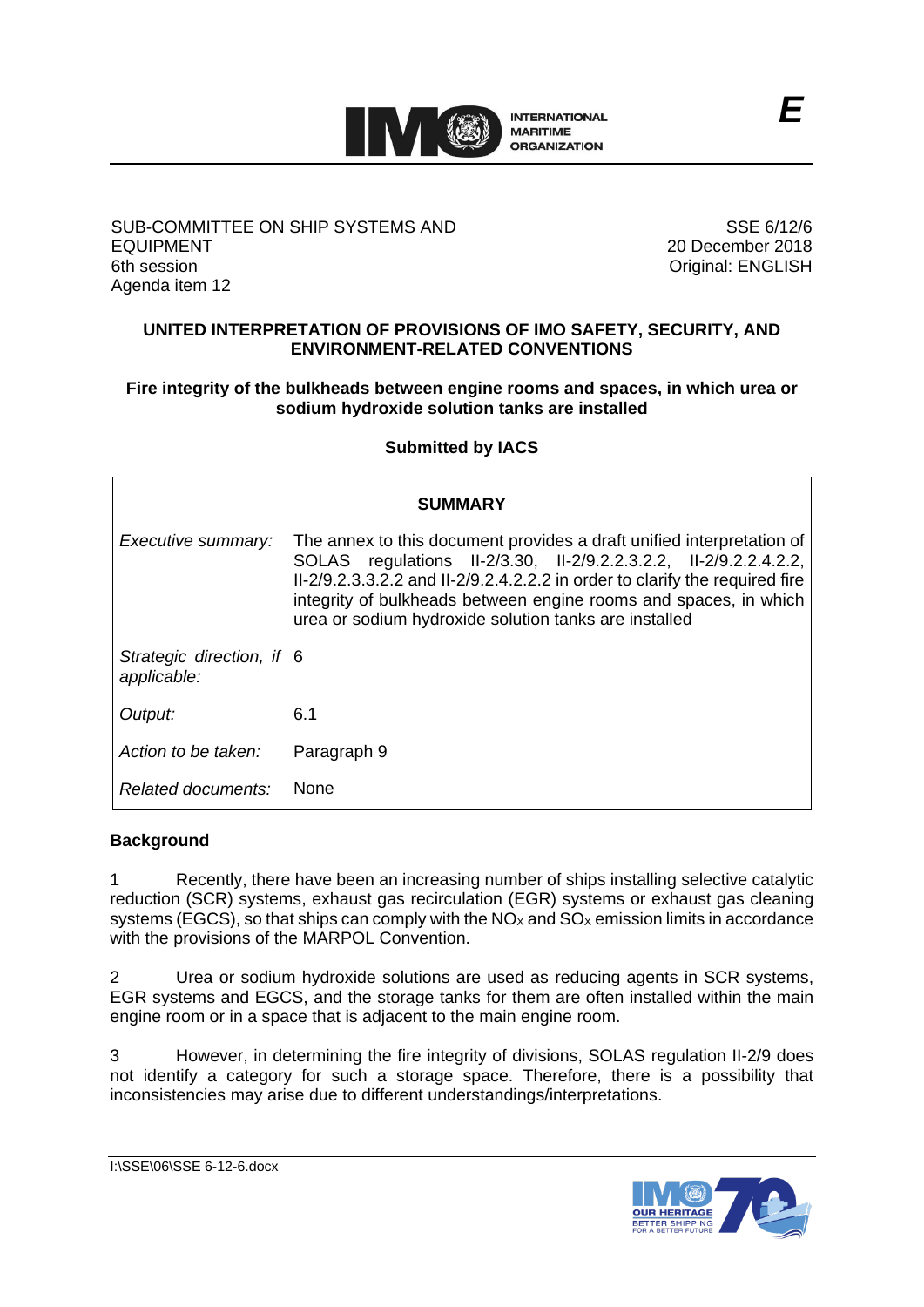4 In this regard, IACS considers that a unified interpretation (UI) is needed in order to facilitate the global and consistent implementation of the SOLAS requirements relating to the fire integrity of divisions.

# **Discussion**

5 Similar to workshops, converter rooms, etc. within engine rooms, such storage tanks that are located within the engine room are considered as being part of the main engine room.

6 On the other hand, although categories of the storage tanks installed in a separate compartment shall be determined in accordance with SOLAS regulations II-2/9.2.2.3.2.2, II-2/9.2.2.4.2.2, II-2/9.2.3.3.2.2 or II-2/9.2.4.2.2, there is no definiton for such compartments in these regulations. Hence, the most appropriate categories for these compartments can be assigned considering the fire properties of what is stored in them.

7 The chemical properties of urea and sodium hydroxide solutions mean that they can be regarded as non-flammable liquids having a flash point exceeding 60 degrees and which do not present an explosion risk. Based on this understanding, IACS has reached the conclusion that "other machinery spaces" for passenger ships carrying not more than 36 passengers and cargo ships; and "tanks, voids and auxiliary machinery spaces having little or no fire risk" for ships carrying more than 36 passengers are the most appropriate categories for spaces in which urea and sodium hydroxide solutions are stored.

# **Proposal**

8 Based on the comments and analysis provided above, IACS has prepared the draft UI, as set out in the annex to this document.

# **Action requested of the Sub-Committee**

9 The Sub-Committee is invited to consider the foregoing and the proposed draft UI provided in the annex and take action, as appropriate.

\*\*\*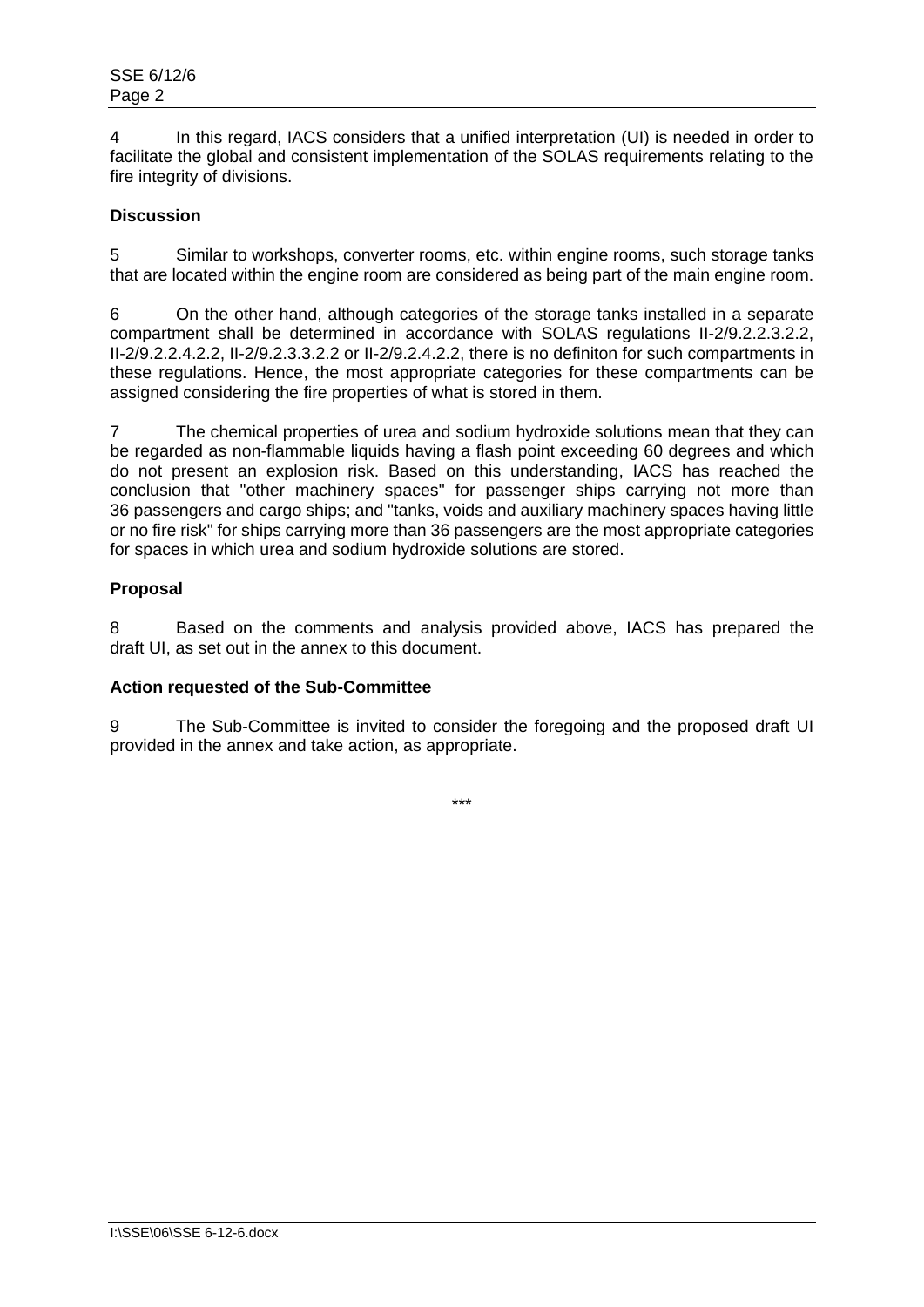## **ANNEX**

#### **DRAFT UNIFIED INTERPRETATION OF SOLAS REGULATION SOLAS REGULATIONS II-2/3.30, II-2/9.2.2.3.2.2, II-2/9.2.2.4.2.2, II-2/9.2.3.3.2.2 and II-2/9.2.4.2.2.2**

## **Fire integrity of the bulkheads between engine room and spaces, in which urea or sodium hydroxide solution tanks are installed**

#### **SOLAS regulation II-2/3.30 (definitions) states:**

"30 *Machinery spaces* are machinery spaces of category A and other spaces containing propulsion machinery, boilers, oil fuel units, steam and internal combustion engines, generators and major electrical machinery, oil filling stations, refrigerating, stabilizing, ventilation and air conditioning machinery, and similar spaces, and trunks to such spaces."

## **SOLAS regulation II-2/9.2.2.3.2.2 (ships carrying more than 36 passengers) states:**

"(10) *Tanks, voids and auxiliary machinery spaces having little or no fire risk*

Water tanks forming part of the ship's structure.

Voids and cofferdams.

Auxiliary machinery spaces which do not contain machinery having a pressure lubrication system and where storage of combustibles is prohibited, such as:

> ventilation and air-conditioning rooms; windlass room; steering gear room; stabilizer equipment room; electrical propulsion motor room; rooms containing section switchboards and purely electrical equipment other than oil-filled electrical transformers (above 10 kVA); shaft alleys and pipe tunnels; spaces for pumps and refrigeration machinery (not handling or using flammable liquids).

Closed trunks serving the spaces listed above.

Other closed trunks such as pipe and cable trunks."

## **SOLAS regulation chapter II-2/9.2.2.4.2.2 (ships carrying not more than 36 passengers) states:**

"(7) *Other machinery spaces* 

Electrical equipment rooms (auto-telephone exchange, air-conditioning duct spaces).

Spaces as defined in regulation 3.30 excluding machinery spaces of category A."